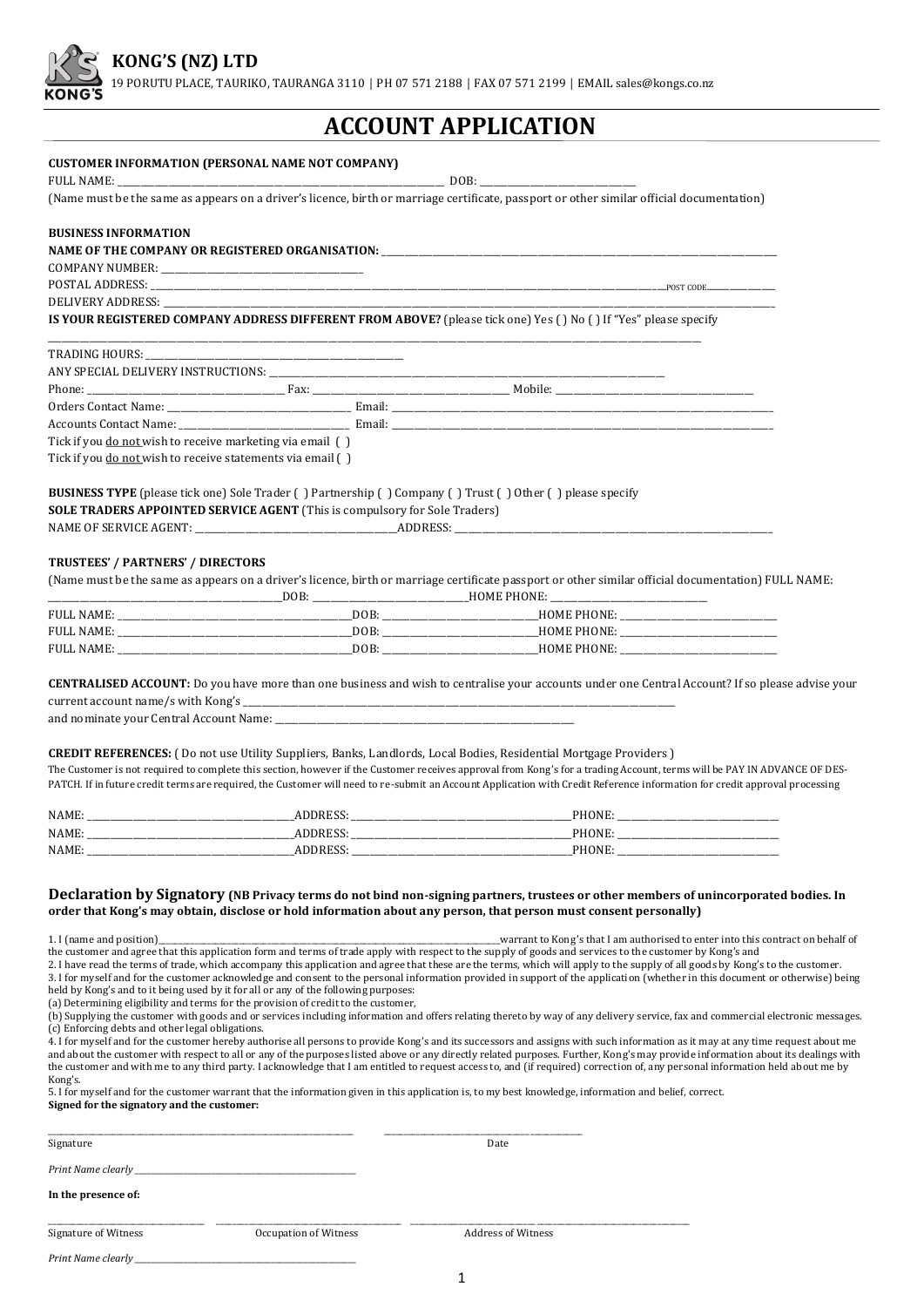# **TERMS OF TRADE AND SECURITY AGREEMENT– Kong's (NZ) LIMITED**

# **APPLICATION OF THIS CONTRACT**

This contract forms the basis on which Kong's supplies goods and services to the customer. Each such supply shall be effected pursuant to the terms of this contract and this contract overrides the terms of any conflicting customer order or prior Kong's agreement unless in either case there is specifically an agreement otherwise in writing signed by an authorised representative of Kong's after the date hereof. Any quotation, invoice warranty or other document from Kong's evidencing or describing any products subject to this agreement is incorporated into and forms part of this contract. If the customer obtains products through or on behalf of another legal entity, or organisation, the customer shall remain personally liable until Kong's has received and granted a fresh formal application for credit from the new entity. **DEFINITIONS** 

**"Kong's"** means Kong's (NZ) Limited and its successors and assigns.

**"Back-order"** in relation to goods" means that goods ordered by Kong's are reserved for a customer before receipt by Kong's by allocating them to that customer's account.

**Customer"** or "the customer" means the person shown as such in the section headed "Customer Information" and its successors and assigns.

**"Person"** includes an organisation as defined in the Personal Property Securities Act 1999.

**"Claim**" includes any claim for any form of damages, compensation or remedy including a claim for any consequential, indirect or special loss, damage or injury of any kind suffered by any person arising directly or indirectly from any breach of Kong's' obligations under this contract or from any cancellation of the contract; or from any negligence, misrepresentation, act or omission by Kong's or its employees, agents or contractors.

"**Default"** means:

a The customer requests Kong's not to deliver ordered goods or fails to collect ordered goods or accept them on delivery or

b The customer fails to comply with the terms of this contract; or

c The customer changes its name or address without first giving Kong's five working days written notice of its intention to do so and of the replacement name or address or

d The customer causes or allows some or all of the goods to be or become liable to be destroyed, damaged, endangered, disassembled, removed (other than as part of equipment installed or supplied by the customer in the normal course of its business for or to its customers) or concealed from Kong's or the goods become liable to seizure by another creditor or

e The customer allows another security interest in the goods to be registered or sells or otherwise disposes of the goods other than in the ordinary course of the customer's business; or

f The customer allows any judgment against it to remain unsatisfied for 7 days or suffers any distress against the goods or

g The customer commits an act of bankruptcy; or

h The customer enters into any composition or arrangements with its creditors; or

i If the customer is a limited liability company:

(1) The customer does anything which would make it liable to be put into liquidation; or

(2) A resolution is passed or an application is made for the liquidation of the customer; or

(3) A receiver or statutory or official manager or an administrator is appointed over the customer or over all or any of the customer's assets.

"**Discount**," means an agreed reduction in the price of goods from that shown in Kong's current price list

"**Goods** " means (a) pets of all types including birds, fish, reptiles, insects, and mammals and (b) all types of paper, digital and other electronic publications, food and equipment about or for the caging, housing, storage, transport, identification, feeding, care, health, comfort, grooming, clothing, restraint, exercise, training, study, entertainment of pets and the security, cleaning, ornament and decoration of their environment; and (c) equipment and inventory for the advertising, presentation, sale or lease of pets or goods associated with pets; and without limitation (d) includes pumps, filters, nets, traps, tanks, lights chemicals, stones, gravel, stands, shelving and all types of pet food and all other goods which, in each case, are supplied by Kong's to the customer or which are attached to goods supplied by Kong's. **"Including"** is not a word of limitation

"**The price**" means the price of products quoted by Kong's and accepted by the customer or, if there is no accepted quotation, the price shown in Kong's current price list or, if there is no price so shown, the price shown in Kong's' invoice for those products. "**Products**" means goods as defined and services including training and advice on goods supplied by Kong's.

Words and expressions used in this contract have any meanings (if any) -given to them in the Personal Property Securities Act 1999 ("PPSA") and to remove doubt the parties acknowledge that Kong's' retention of title to goods (although a security interest) is not a mortgage as defined in the Property Law Act 2007. In this contract, the singular includes the plural and vice versa and any gender includes other genders.

# **ORDERS**

1. The customer must pay on receipt of Kong's' invoice for all products:

(a) Ordered by means of email, website, fax or telephone call from any email or fax address or landline telephone number of the customer or from the number of any cell phone used by any employee of the customer or

(b) Ordered on any document (i) containing the customer's letterhead or (ii) usually used by the customer to order.

(c) Received by the customer which, if not ordered by the customer, are not within 5 working days of receipt returned to Kong's in the same condition as that in which they were delivered and in respect of which the customer has within 2 working days of receipt advised Kong's that the products were not ordered.

2. The customer is bound to pay the price from the time that Kong's begins activity to manufacture, or supply, or obtain and supply the products or from the time that Kong's formally accepts the customer's order

*<u><b>√Aqua One° / Avi One° ۞ Pet One° ۞ Pond One° ‰ Reptile One°*</u>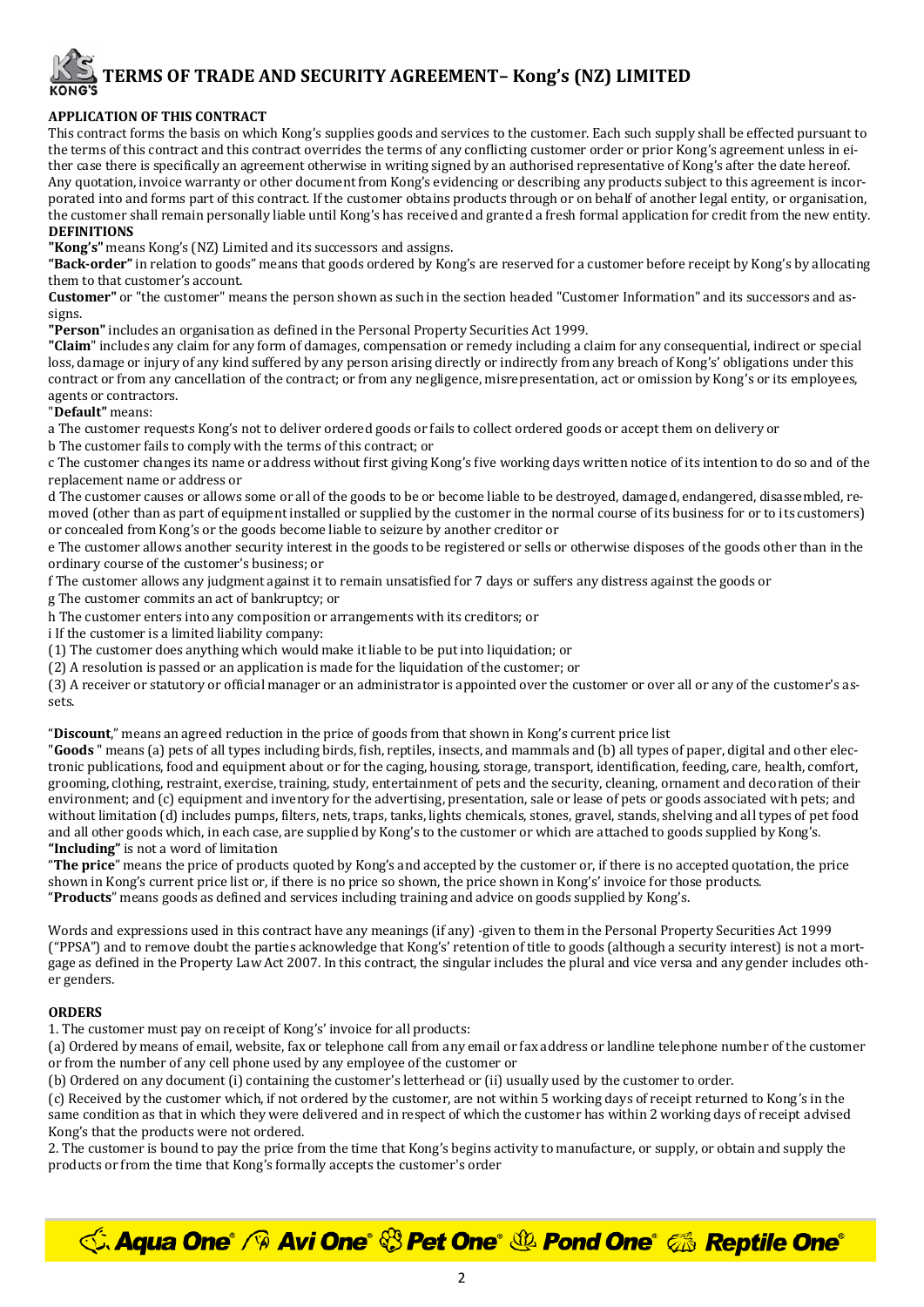# **QUOTATION AND PRICE**

3. A quotation shall last for 30 days after its date or, if it is undated, the date of receipt by the customer

4. If product is required that is not provided for in the quotation, the customer must pay the price in the price list.

5. A price may be increased by the amount of any increase in the cost of supply of product which is beyond the control of Kong's and which occurs between the date of an order and provision of the product to the customer.

6. The price shall be increased by the amount of any GST and other applicable taxes and duties and all costs under this contract relating to transportation, storage and insurance if such are not expressly included in any quoted or agreed figure.

7. Acceptance of a quotation is deemed to be an order for the goods.

8. Any discount will be instead of and not in addition to any other reduction from the price in the price list.

### **PAYMENT**

9. Unless Kong's grants credit, goods must be paid for before they leave Kong's' premises. If Kong's grants credit, the customer shall pay the price immediately on presentation of Kong's' invoice but provided that the customer is not otherwise in breach, Kong's will not exercise any rights or remedies for late payment of any invoice if customer pays no later than the 20th of the month following the date shown on that invoice without deduction whether by way of set-off, counter-claim or any other equitable or legal claim.

10. Kong's may terminate or suspend the grant of credit or vary the terms upon which it grants credit at will by notice to the customer, even if an order has been accepted by Kong's. If the grant of credit is terminated or suspended, the customer shall pay any outstanding debt forthwith and pay for any existing order in advance.

11. Receipt of a cheque, bill of exchange or other negotiable instrument or electronic payment shall not be deemed to be payment if the negotiable instrument or electronic payment is dishonoured, cancelled or invalidated. The customer must advise Kong's of any payment by direct credit (other than internet banking) by advising it of date of deposit, payment amount and the customer's name and contact person. 12. If the customer requests invoices to identify specific delivery addresses for the occupants of which the customer pays for goods, Kong's will issue invoices in such manner but the customer will remain liable for the debt represented by such invoices.

#### **RISK AND DELIVERY**

13. Risk of any loss, damage or deterioration of or to goods passes to the customer when:

(a) Kong's places the goods for collection by the customer at Kong's' premises or

(b) Kong's delivers the goods to the customer or

(c) If Kong's is to deliver, the customer fails to accept the goods or requests delayed delivery after the goods have left Kong's' premises. 14. Unless otherwise agreed, Kong's will arrange delivery of the goods to the customer. Kong's intends to use all reasonable efforts to do so on any delivery date specified. However, subject to there being any specified delivery time agreed in writing by the parties in advance of delivery, any time stated for transport or delivery of the goods by Kong's is an estimate only and Kong's shall not be liable to the customer nor to any other person for any delay in transport or delivery.

15. Any under-delivery is to be notified to Kong's in writing within 24 hours of receipt.

16. If a customer has requested that goods be held on back-order the customer must advise Kong's whether those goods are to be delivered to the customer on receipt by Kong's or held until delivery of the customer's next regular order. If they are to be delivered on receipt, the customer will pay the delivery costs of those goods.

17. If the customer fails to uplift goods when placed for collection or accept goods on delivery or at such other time as the parties agree the customer shall pay the costs of storing and preserving the goods until such time as the customer uplifts or accepts the goods. If Kong's invoices the customer for payment the customer must pay. Alternatively Kong's may cancel the order without liability to Kong's but the customer must pay any loss suffered by Kong's on resale and must pay in full for any goods not sold within three months of the failure to collect or accept the goods.

#### **SECURITY INTEREST AND CONTRACTING OUT OF THE PPSA**

18. Kong's retains title to goods (including goods paid for) supplied to the customer until all goods supplied to date are paid for in full. As soon as and from such time that all goods supplied to date are paid for in full, the customer shall own all such goods. In addition, the customer grants to Kong's a security interest in all of the customer's present and after-acquired property as security for the customer's debt and obligations and for the avoidance of doubt this sentence applies to goods supplied in future and to "future advances" as that expression is defined in the PPSA. Section 96(1) of the Property Law Act 2007 does not apply.

19. Kong's may appropriate, allocate or re-allocate amounts received from the customer in any manner it determines, notwithstanding any purported appropriation or allocation by the customer.

20. **Seizure and Sale** If after any due date money remains owing to Kong's, Kong's (acting as the customer's agent) may enter the customer's premises or the place where the goods or any other collateral are and seize the goods or other collateral and may dispose of them as Kong's sees fit and to apply any proceeds or the value of the goods at the time of seizure towards the debt or the cost of satisfying the obligation. The customer hereby irrevocably authorises Kong's to enter the premises of the customer to locate and seize any goods or other collateral.

21. The customer waives the right to receive a copy of the verification statement confirming registration of a financing statement relating to any security interest under this contract and further waives its rights under sections 120(2), 121, 125, 129, and 131 of the PPSA and further agrees that nothing in sections 114(1)(a), 133 & 134 of that Act shall apply to this contract or the security under it.

# **WARRANTIES**

22. This contract assumes that products are required by the customer for business purposes. If they are so required the customer agrees that the Consumer Guarantees Act 1993 ("the CGA") does not apply. If the customer on-sells any goods then it shall be a term of the sale contract that the CGA does not apply if the goods are being acquired for business purposes. The customer indemnifies Kong's against any liability or cost incurred by Kong's under the CGA as a result of any breach by the customer of the obligations contained in the contract. 23. On the basis that the CGA does not apply:

**C. Aqua One<sup>®</sup> / <sup>®</sup> Avi One® <sup>®</sup> Pet One® <sup>®</sup> Pond One®** *©* **Reptile One®**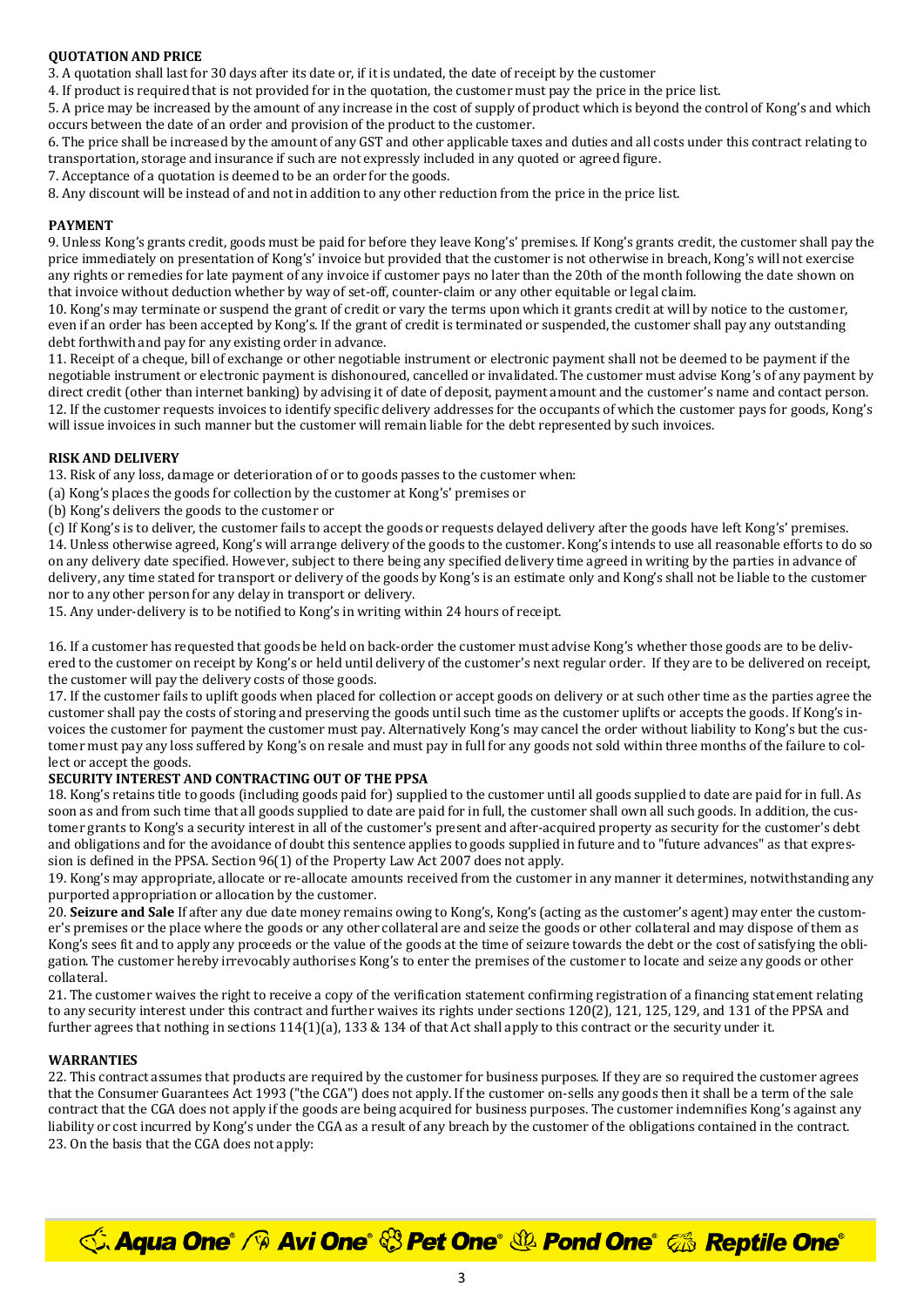(a) In the event that Kong's' supplier has provided a warranty with respect to the goods, Kong's will endeavour to enforce such warranty against Kong's' supplier and will hold the benefit of any such warranty in trust for the buyer but Kong's shall not be required to make any claim through any Court or tribunal for the enforcement of such warranty. However, in order for Kong's to so assist the customer, the customer must have any warranty card of Kong's' supplier and carried out any other of that supplier's requirements and be able also to prove the time and date of purchase from Kong's.

(b) If there is no warranty provided by Kong's supplier, Kong's warrants with respect to goods (a) fitness for purpose notified to Kong's in writing, (b) safety, (c) durability and (d) reliability; all for one year after the customer sells the goods to a customer in its normal course of business or for two years after the goods are delivered to the customer, whichever comes earlier. Kong's provides no other warranty. (c) The customer may reject any goods which are defective, damaged on delivery or which, before leaving Kongs' premises, are older than three months before their "best by" date. Such goods shall at Kong's' discretion be repaired, or replaced or the price refunded but the customer will be entitled to no other remedy and Kong's will not be liable if the goods are not installed or are not used in accordance with manufacturer's or Kong's' specifications or are used in a manner for which they are not designed or are improperly modified or not maintained as recommended by the manufacturer or by Kong's.

(d) The customer's right to reject goods per the last sub-paragraph is subject to the condition precedent that the customer notifies Kong's in writing within 24 hours following delivery, identifying the goods and providing the invoice number and date, the code, and the alleged defect in or damage to the goods and by Kong's being given reasonable opportunity to inspect the goods before return. In that case, Kong's will provide a "Credit/Service form number for the goods to be returned. Henceforth the parties will use that number in referring to the goods returned or to be returned.

(e) Other than pursuant to the limited warranty provided in this agreement, Kong's shall not be liable to the customer or any other person for any claim and, in any event, Kong's' liability under any claim, including a claim under sub-paragraph (b), shall not exceed the price of the products. Any written warranty shall become a term of this agreement. The customer must indemnify Kong's against the costs of any unsuccessful claim by the customer including actual legal costs and disbursements charged on a solicitor and own client basis and Kong's' administration managerial and other internal costs.

(f) If the customer alleges that before leaving Kong's premises, goods were defective or damaged and Kong's determines that they are not, the customer will pay to Kong's the cost of such determination including time and travel costs of any Kong's staff member or contractor. (g) Kong's has no obligation to accept (i) the return of any goods for reasons other than pursuant to the warranty in sub-paragraph (b) or that before leaving Kongs' premises they are defective, damaged or older than three months before their "best by" date or (ii) cancellation of any order where the customer is bound to pay under paragraph 2 and in any event will not give credit for any goods returned unless the customer has first complied with sub-paragraph ((d)) of this paragraph. If Kong's accepts the return of goods other than pursuant to subparagraphs (a), (b) or (c) of this paragraph it may charge a fee based on the net price of the goods to the customer and number of days from the date of the invoice, namely, 10% for under 30 days, 25% for 30 days to 119 days and 50% for 120 days and more.

(h) If a customer wishes to return goods other than under sub paragraphs (a), (b) or (c) of this paragraph, they must be returned in their original packaging and that packaging must be unmarked and undamaged.

(i) Kong's may provide advice or information including manufacturers' manuals by way of assistance or service to the buyer with respect to the goods or their application or use but Kong's provides such advice and information in good faith only and without being liable on any claim as a result of any inaccuracy.

#### **DEFAULT**

24. If the customer defaults, Kong's may suspend or terminate the contract and in any event any waiver of rights for payment by 20th of the month pursuant to paragraph 9 hereof shall cease automatically. In addition if the customer does not pay the amount of any invoice by the due date:

(a) Default interest may be charged at the rate of 3% per month compounding from the date of the invoice until payment in full so that such interest will continue after judgment and the right to interest shall not merge with the judgment.

(b) Kong's may disallow any discount including discounts already provided for in any invoice.

(c) The customer must pay to Kong's upon demand the cost of any legal fees charged to Kong's in pursuit of any unpaid debt of the customer and such fees may include additional fees or commissions charged by debt collecting firms and actual legal costs and disbursements charged on a solicitor and own client basis. If Kong's sues the customer, service of any document will be deemed to be effected on the customer if that document is left at the address shown as the customer's business address or home address or registered address or with any service agent appointed by the customer. The customer must also pay to Kong's all costs and disbursements incurred by Kong's in the protection or enforcement or the attempted protection or enforcement of the security interest created by this agreement or the priority or registration of that security interest. The customer must also pay Kong's' administration managerial and other internal costs in enforcing this contract. The customer agrees that the costs and disbursements payable under this clause are contractual damages.

(d) Kong's may also (whether or not it has exercised any other right) appoint a person to be a receiver of all or any of the goods. In addition to and without limiting affecting any other powers and authorities conferred on a receiver (whether under the Receiverships Act 1993 or at law or otherwise), a receiver has the power to do all things in relation to the goods as if the receiver has absolute ownership of the goods.

(e) The customer, if a sole trader, irrevocably appoints the person shown as an agent for service for the purposes of section 359 of the Property Law Act 2007.

#### **SET OFF & ASSIGNMENT**

25. Kong's may apply (at its absolute discretion and without prior notice) all or any part of any credit balance with Kong's towards satisfaction of any amount owing (whether or not due for payment) by the customer to Kong's. Kong's may so apply such credit balance even if any amount is contingently due or at the time is unquantified.

26. The customer may not assign any debt or other obligation, which Kong's owes to it and must not to attempt such an assignment.

**C. Aqua One<sup>®</sup> / <sup>®</sup> Avi One® <sup>®</sup> Pet One® <sup>®</sup> Pond One®** *©* **Reptile One®**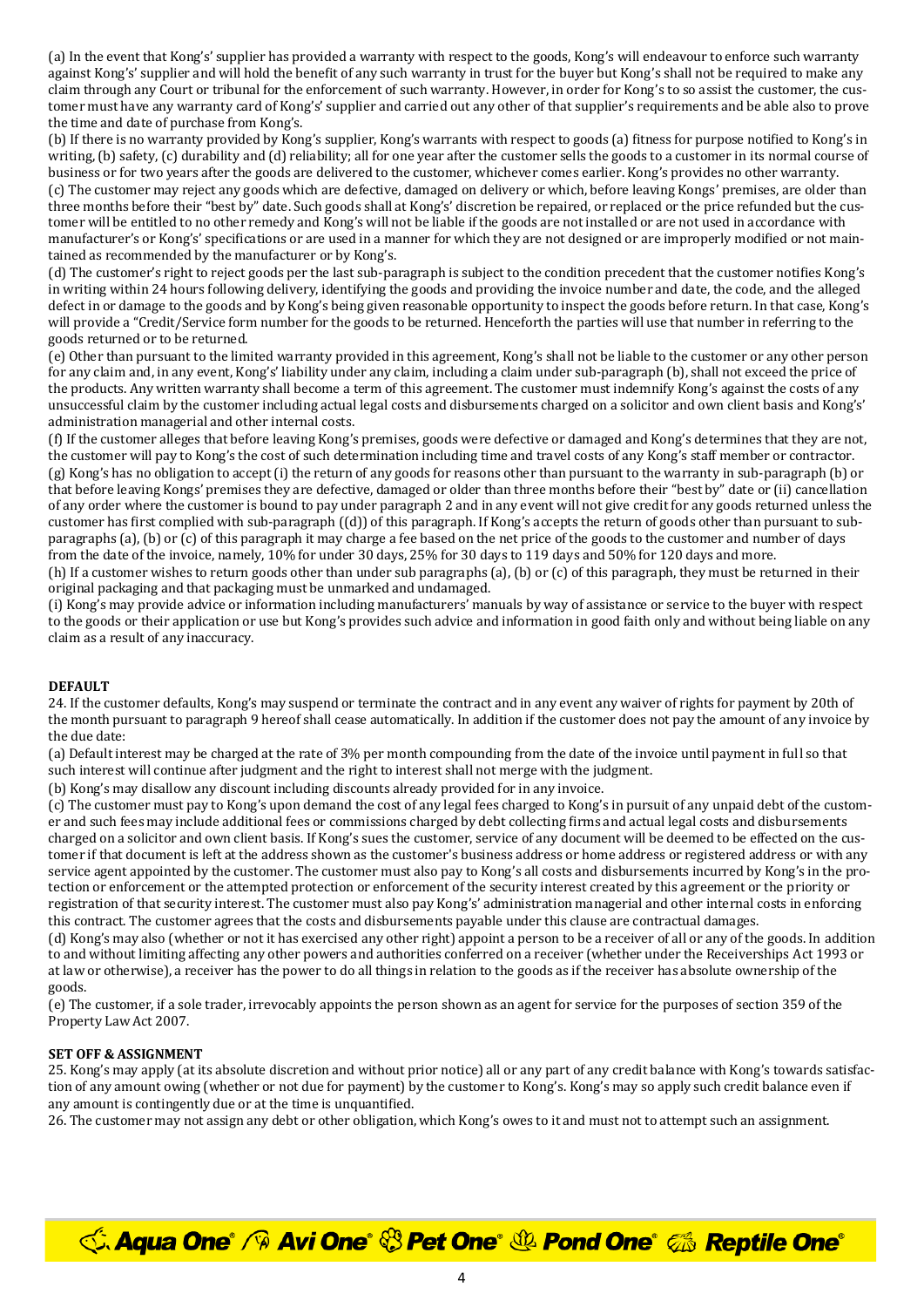# **GENERAL**

27. Kong's may exercise all or any right, power or remedy at any time and failure to do or delay in doing so shall not constitute a waiver unless Kong's grants it in writing and a continuous breach shall only be waived if Kong's specifies that the waiver is continuous.

28. If a clause or part of a clause of this document can be read in a way that makes it illegal, unenforceable or invalid, but can also be read in a way that makes it legal, enforceable and valid, it must be read in the latter way. If any clause or part of a clause is illegal, unenforceable or invalid, that clause or part is to be treated as removed from this document, but the rest of this document is not affected

29. This agreement is governed by New Zealand law and the parties irrevocably submit to the jurisdiction of the New Zealand courts. However, this does not limit Kong's' rights to enforce this agreement against the customer or any judgment against the customer or against the customer's real and personal property in any country where the customer or that property may be.

30. The customer consents to Kong's sending commercial electronic messages to the customer at any fax or electronic address provided in the application or to such other fax or electronic address as the customer provides to Kong's from time to time.

#### **DEED OF GUARANTEE AND INDEMNITY**

This deed made between Kong's (NZ) Limited together with its successors and assigns referred to as "Kong's") and the person or persons named below together with his successors called "the guarantor")

#### **Background**

A Kong's is to supply or supplies goods, services or both to the customer named as such on page one of the attached application for credit and trade terms (together with its successors referred to as "the customer")

B The guarantor has agreed to guarantee payment of all sums, which the customer has agreed to pay to Kong's and the performance of the terms and conditions of sale of the goods and services between Kong's and the customer ("the terms of trade").

#### **This deed witnesses and the parties agree**

(a) In consideration of Kong's supplying goods and services to the customer the guarantor guarantees to Kong's payment of the price charged to the customer and payment of all money and the performance of all obligations provided for in the terms of trade.

(b) The guarantor acknowledges that goods and services are and will be supplied to the customer at the request of the guarantor and that Kong's would not supply on credit terms if the guarantor did not sign this guarantee and indemnity.

(c) The guarantor shall be liable for the price of all goods and services and payment of all moneys provided for by or due under (and for the performance of) the terms of trade as if the guarantor were a principal debtor to Kong's and shall be liable to pay and perform upon demand by Kong's and in any event, as a separate obligation, shall indemnify Kong's in respect of any failure by the customer to pay or perform. Kong's may demand payment from any guarantor without first making demand on the customer or any other guarantor;

(d) Where this Deed is signed by more than one person as guarantor the expression "the guarantor" shall include all such persons and the liability of the guarantor under this Deed shall be the joint and several liability of such persons and any demand made by Kong's to any one or more of the persons so jointly and severally bound shall be deemed to be a demand made to all such persons.

(e) The guarantor shall not be released from the guarantor's obligations under this deed by any lack of legal capacity or other reason, which would result in the terms of trade not being enforceable against (or any moneys not being recoverable from) the customer or (where more than one persons signs as guarantor) any other guarantor. Without limiting the generality of the last sentence, no waiver, giving of time, indulgence, compromise, failure to or delay in exercising remedies, variation of security, variation of the terms of trade nor other dealings by Kong's with the customer or (where more than one persons signs as guarantor) any other guarantor nor any failure to register or validly register personal property security interest nor the bankruptcy or liquidation of the customer shall release the guarantor from any obligations and the guarantor waives all defences which might be available to a surety;

(f) The guarantor's rights of subrogation and of indemnity against the customer and (where more than one persons signs as guarantor) contribution against any other guarantor shall not arise until Kong's has received payment (from the customer or other guarantor as the case may be) in full of all moneys owed to Kong's on any account whatsoever.

(g) If any payment from the customer is set aside or avoided for any reason whether by statute or otherwise then (i) such payment shall be deemed not be have been made; and (ii) the liability and obligations of the Guarantor shall be the same as if no payment had been made and (iii) if this deed has been discharged, the Guarantor shall notwithstanding be liable for such payment.

(h) Kong's shall not be bound to dispute or influence any claim or decision by the Official Assignee in the event of the borrower's bankruptcy, entry into the No Asset Procedure or becoming subject to a Summary Instalment Order under the Insolvency Act 2006 nor any claim from the liquidator of the customer.

(i) This guarantee is for the benefit of and may be enforced by any person for the time being entitled to payments of the monies due under the terms of trade and an assignment of Kong's rights under the loan agreement shall not release any guarantor from liability

(j) This guarantee shall continue in force notwithstanding that the customer may not be in debt or may be in credit with Kong's from time to time and further shall remain in force until discharged in writing. Kong's may delay providing a discharge until satisfied that any payment is unlikely to be made void but in any event any discharge shall be conditional on no payment to Kong's subsequently being avoided or set aside on the liquidation or bankruptcy of the borrower.

(k) If Kong's files proceedings against the guarantor pursuant to this guarantee, paragraph 24c of the attached trade terms shall apply to the guarantor as if the guarantor were the borrower.

(l) Where the context requires one the singular shall include the plural and vice versa and one gender shall include other genders.

*<u><b>√Aqua One° / Avi One° <sup>†</sup> Pet One° <sup>†</sup> Pond One° ‰ Reptile One°*</u>